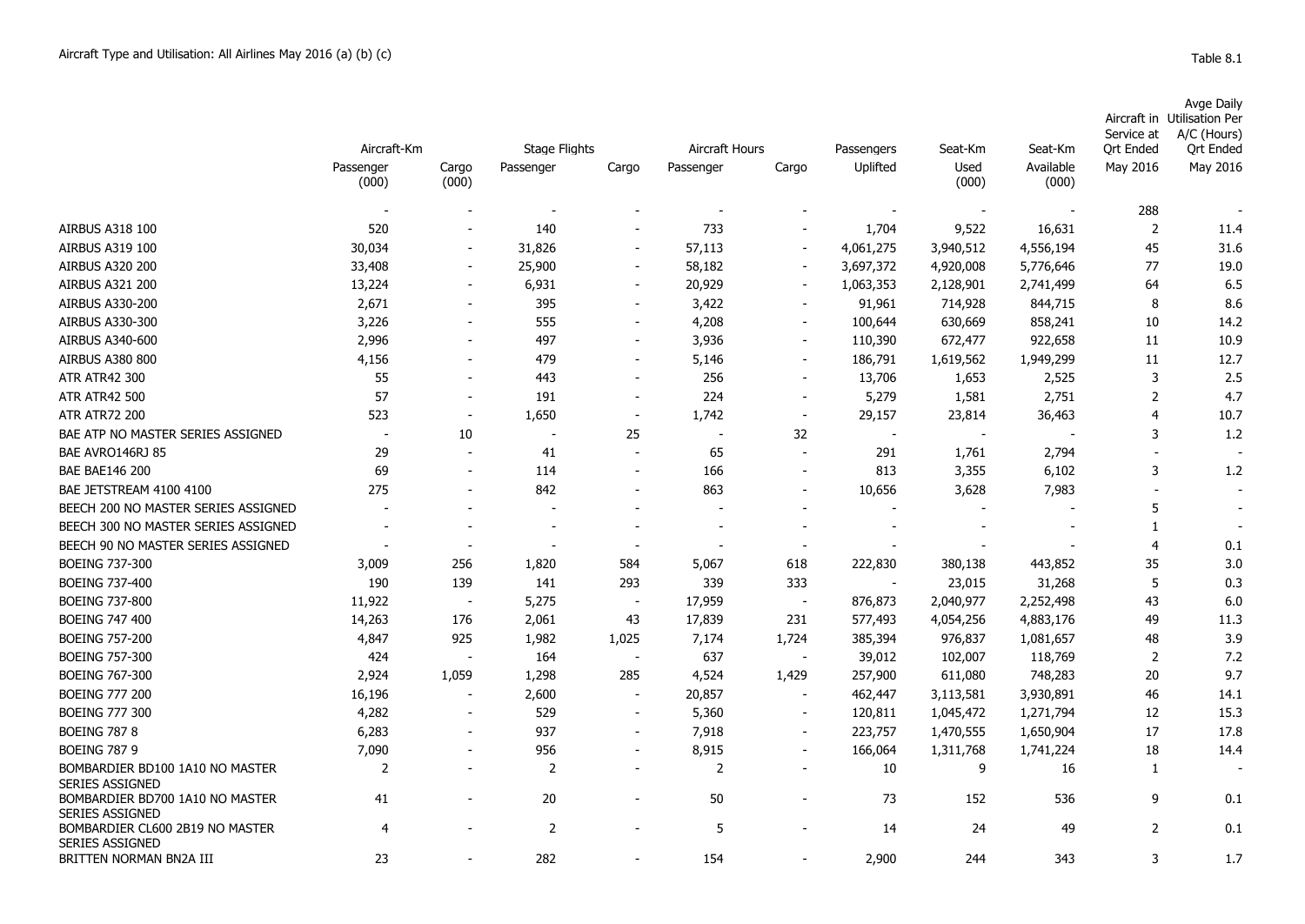|                                                           | Aircraft-Km              |                              | Stage Flights            |                          | Aircraft Hours           |                          |                          | Seat-Km                  | Seat-Km            | Service at<br>Ort Ended | Avge Daily<br>Aircraft in Utilisation Per<br>A/C (Hours)<br>Ort Ended |
|-----------------------------------------------------------|--------------------------|------------------------------|--------------------------|--------------------------|--------------------------|--------------------------|--------------------------|--------------------------|--------------------|-------------------------|-----------------------------------------------------------------------|
|                                                           | Passenger<br>(000)       | Cargo<br>(000)               | Passenger                | Cargo                    | Passenger                | Cargo                    | Passengers<br>Uplifted   | Used<br>(000)            | Available<br>(000) | May 2016                | May 2016                                                              |
| BRITTEN NORMAN BN2A UNDESIGNATED<br><b>MASTER SERIES</b>  | 17                       |                              | 488                      | $\overline{\phantom{a}}$ | 123                      | $\overline{\phantom{a}}$ | 1,926                    | 89                       | 136                |                         | $\overline{\phantom{a}}$                                              |
| BRITTEN NORMAN BN2T NO MASTER<br><b>SERIES ASSIGNED</b>   | $\overline{\phantom{a}}$ | $\qquad \qquad \blacksquare$ | $\overline{\phantom{a}}$ | $\overline{a}$           | $\overline{\phantom{a}}$ |                          | $\overline{\phantom{a}}$ | $\overline{\phantom{a}}$ |                    | 6                       | 1.0                                                                   |
| CANADAIR CL600 2B16 600                                   | 87                       | $\sim$                       | 49                       | $\overline{\phantom{a}}$ | 114                      | $\overline{\phantom{a}}$ | 203                      | 335                      | 1,142              | 6                       | 0.1                                                                   |
| CESSNA 525 NO MASTER SERIES ASSIGNED                      | $\overline{\phantom{a}}$ |                              | $\overline{\phantom{a}}$ |                          | $\overline{\phantom{a}}$ | $\overline{\phantom{0}}$ | $\overline{a}$           |                          |                    | 1                       |                                                                       |
| DASSAULT FALCON 2000 NO MASTER<br><b>SERIES ASSIGNED</b>  | 40                       | $\overline{\phantom{a}}$     | 31                       | $\blacksquare$           | 53                       | $\overline{\phantom{a}}$ | 110                      | 124                      | 629                |                         | $\overline{\phantom{a}}$                                              |
| DASSAULT FALCON 7X NO MASTER SERIES<br><b>ASSIGNED</b>    | 31                       | $\overline{\phantom{a}}$     | 9                        | $\blacksquare$           | 40                       | $\blacksquare$           | 42                       | 119                      | 400                | 4                       | 0.2                                                                   |
| DASSAULT FALCON 900EX NO MASTER<br><b>SERIES ASSIGNED</b> | 9                        |                              | 8                        | $\overline{a}$           | 11                       | $\overline{\phantom{0}}$ | 27                       | 27                       | 108                | $\overline{4}$          | 0.1                                                                   |
| DASSAULT MYSTERE FALCON 200 NO<br>MASTER SERIES ASSIGNED  | $\overline{\phantom{a}}$ |                              |                          |                          |                          |                          |                          |                          |                    | $\overline{4}$          | $\blacksquare$                                                        |
| DE HAVILLAND DHC6 400                                     | 52                       |                              | 313                      | $\overline{a}$           | 285                      | $\overline{\phantom{a}}$ | 3,133                    | 533                      | 796                | $\overline{7}$          | 1.6                                                                   |
| DE HAVILLAND DHC8 400                                     | 4,142                    | $\blacksquare$               | 9,825                    | $\overline{\phantom{a}}$ | 11,778                   | $\blacksquare$           | 501,832                  | 220,558                  | 323,084            |                         |                                                                       |
| <b>DORNIER 228 200</b>                                    | 20                       | $\overline{\phantom{a}}$     | 218                      | $\overline{\phantom{a}}$ | 107                      | $\overline{\phantom{a}}$ | 2,030                    | 179                      | 371                | 3                       | 0.8                                                                   |
| DORNIER 328 NO MASTER SERIES<br><b>ASSIGNED</b>           | 154                      | $\overline{\phantom{a}}$     | 380                      | $\overline{\phantom{a}}$ | 458                      | $\overline{\phantom{a}}$ | 6,516                    | 2,672                    | 4,766              | 4                       | 3.7                                                                   |
| EMBRAER EMB135 NO MASTER SERIES<br><b>ASSIGNED</b>        | 302                      | $\overline{\phantom{a}}$     | 525                      | $\overline{a}$           | 636                      |                          | 8,586                    | 4,977                    | 10,795             | 5                       | 4.2                                                                   |
| <b>EMBRAER EMB145 NO MASTER SERIES</b><br><b>ASSIGNED</b> | 1,536                    | $\blacksquare$               | 2,103                    | $\overline{\phantom{a}}$ | 3,051                    | $\overline{\phantom{a}}$ | 33,308                   | 42,665                   | 75,342             | 15                      | 5.2                                                                   |
| EMBRAER ERJ170 100                                        | 1,365                    | $\overline{\phantom{a}}$     | 2,197                    | $\overline{\phantom{a}}$ | 3,054                    | $\overline{\phantom{a}}$ | 77,274                   | 77,106                   | 114,773            | 17                      | 6.4                                                                   |
| EMBRAER ERJ190 200                                        | 2,504                    |                              | 3,512                    | $\overline{a}$           | 5,360                    | $\overline{\phantom{a}}$ | 130,520                  | 178,504                  | 268,859            | 13                      | 10.0                                                                  |
| <b>GULFSTREAM GV NO MASTER SERIES</b><br><b>ASSIGNED</b>  | 21                       | $\blacksquare$               | 8                        | $\blacksquare$           | 27                       | $\overline{\phantom{a}}$ | 41                       | 64                       | 351                | 5                       | 0.4                                                                   |
| GULFSTREAM GVI NO MASTER SERIES<br><b>ASSIGNED</b>        | 20                       |                              | 6                        | $\overline{a}$           | 24                       |                          | 12                       | 40                       | 224                | $\overline{2}$          | 0.5                                                                   |
| HAWKER HAWKER 4000 NO MASTER<br><b>SERIES ASSIGNED</b>    |                          |                              |                          |                          |                          |                          |                          |                          |                    |                         |                                                                       |
| LEARJET 45 NO MASTER SERIES ASSIGNED                      |                          |                              |                          |                          |                          |                          |                          |                          |                    | 3                       |                                                                       |
| LEARJET 60 NO MASTER SERIES ASSIGNED                      |                          |                              |                          |                          |                          |                          |                          |                          |                    | $\overline{2}$          |                                                                       |
| RAYTHEON HAWKER 1000                                      |                          |                              |                          |                          |                          |                          |                          |                          |                    | 1                       |                                                                       |
| RAYTHEON HAWKER 800                                       |                          |                              |                          |                          |                          |                          |                          |                          |                    | 1                       |                                                                       |
| SAAB 2000 NO MASTER SERIES ASSIGNED                       | 618                      | $\overline{\phantom{a}}$     | 1,540                    | $\overline{\phantom{a}}$ | 1,710                    | $\overline{\phantom{a}}$ | 34,322                   | 18,120                   | 30,892             | $\overline{4}$          | 10.4                                                                  |
| SAAB 340 NO MASTER SERIES ASSIGNED                        | 477                      |                              | 1,772                    | $\blacksquare$           | 1,680                    |                          | 37,516                   | 10,756                   | 15,955             | 15                      | 3.0                                                                   |
| Total                                                     | 174,139                  | 2,565                        | 111,057                  | 2,255                    | 282,295                  | 4,368                    | 13,546,368               | 30,359,354               | 36,728,384         | 973                     | 7.5                                                                   |